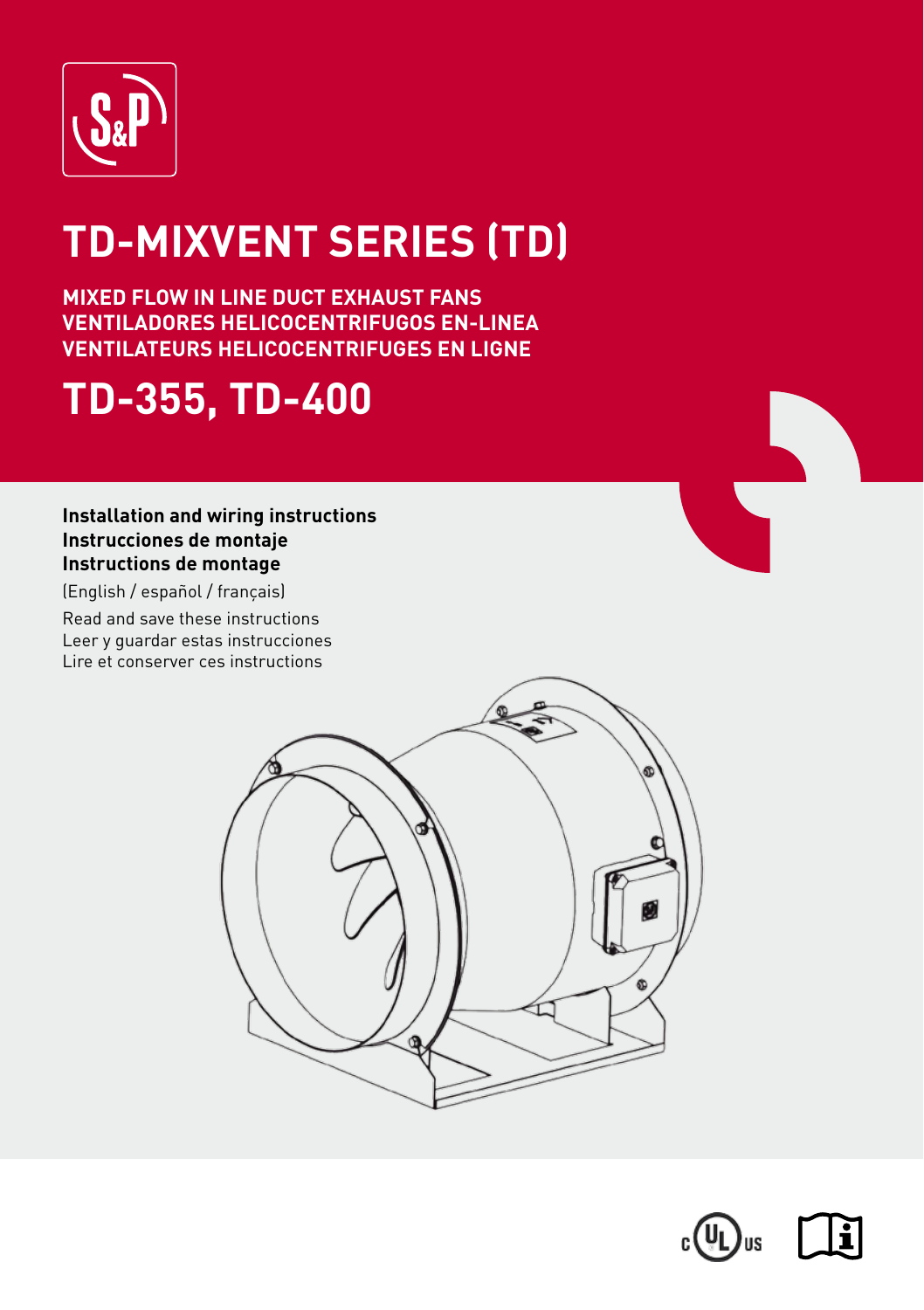

**Figure 1.** Typical Applications / Aplicaciones Clásicas / Applications Classiques: TD-MIXVENT SERIES.

• Single Point Exhaust System / Sistema con un solo punto de extracción / Système à un seul point d'extraction.





• Multi-Point Exhaust System / Sistema con varios puntos de extracción / Système à plusieurs points d'extraction.



**Figure 2.** Installing / Instalación / Installation: TD-MIXVENT SERIES.

• Models TD-355 and TD-400 / Modelos TD-355 y TD-400 / Modèles TD-355 et TD-300.

- 1. To install the TD-MIXVENT models the fan motor / wheel assembly must first be removed. Loosen the four screws around the two flanges of the casing and remove. / Para instalar los TD, desmontar el cuerpo motor aflojando los 4 tornillos de cada brida que fija el cuerpo motor al pie soporte y quitarlo / Pour installer les TD, démonter le corps moteur en dévissant les quatre vis des brides qui le fixent au pied support.
- 2. Secure the mounting bracket / fan flange assembly to a fixed structure./ Fijar el pie soporte a la pared o techo./ Fixer le pied support au mur ou au plafond.
- 3. Replace the fan motor / wheel assembly and tighten the four screws of the two flanges to secure the product. / Volver a montar el cuerpo motor en su pie de soporte y apretar los cuatro tornillos de cada brida./ Remonter le corps moteur sur son pied support et serrer les quatre vis de chaque bride.

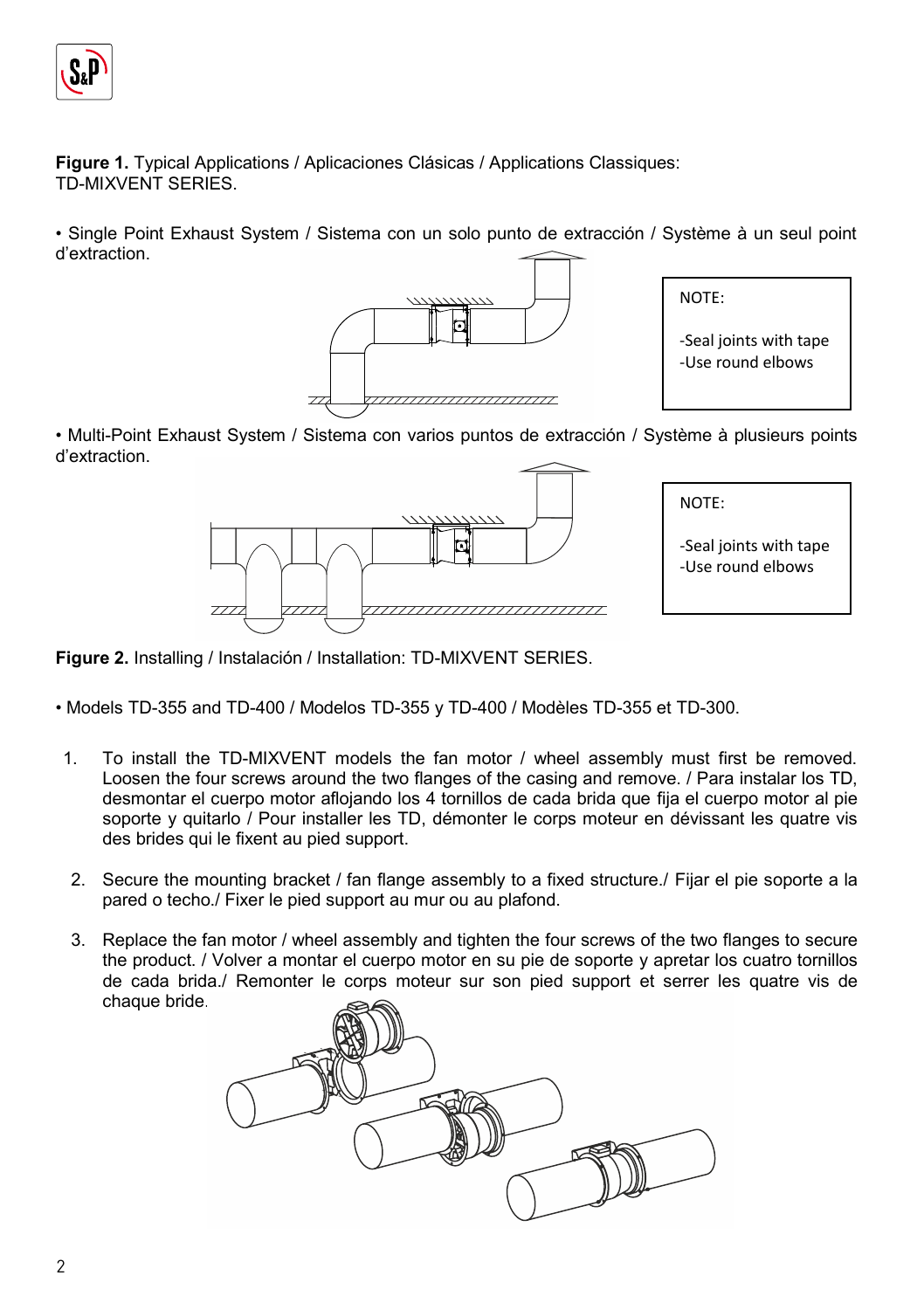

**Figure 3.** Electrical Wiring / Conexión Eléctrica / Branchement Electrique: TD-MIXVENT SERIES.

• Motor without Speed Controller / Motor sin regulador de velocidad / Moteur sans régulateur de vitesse.



• Motor with Speed Controller / Motor con regulador de velocidad / Moteur avec régulateur de vitesse.

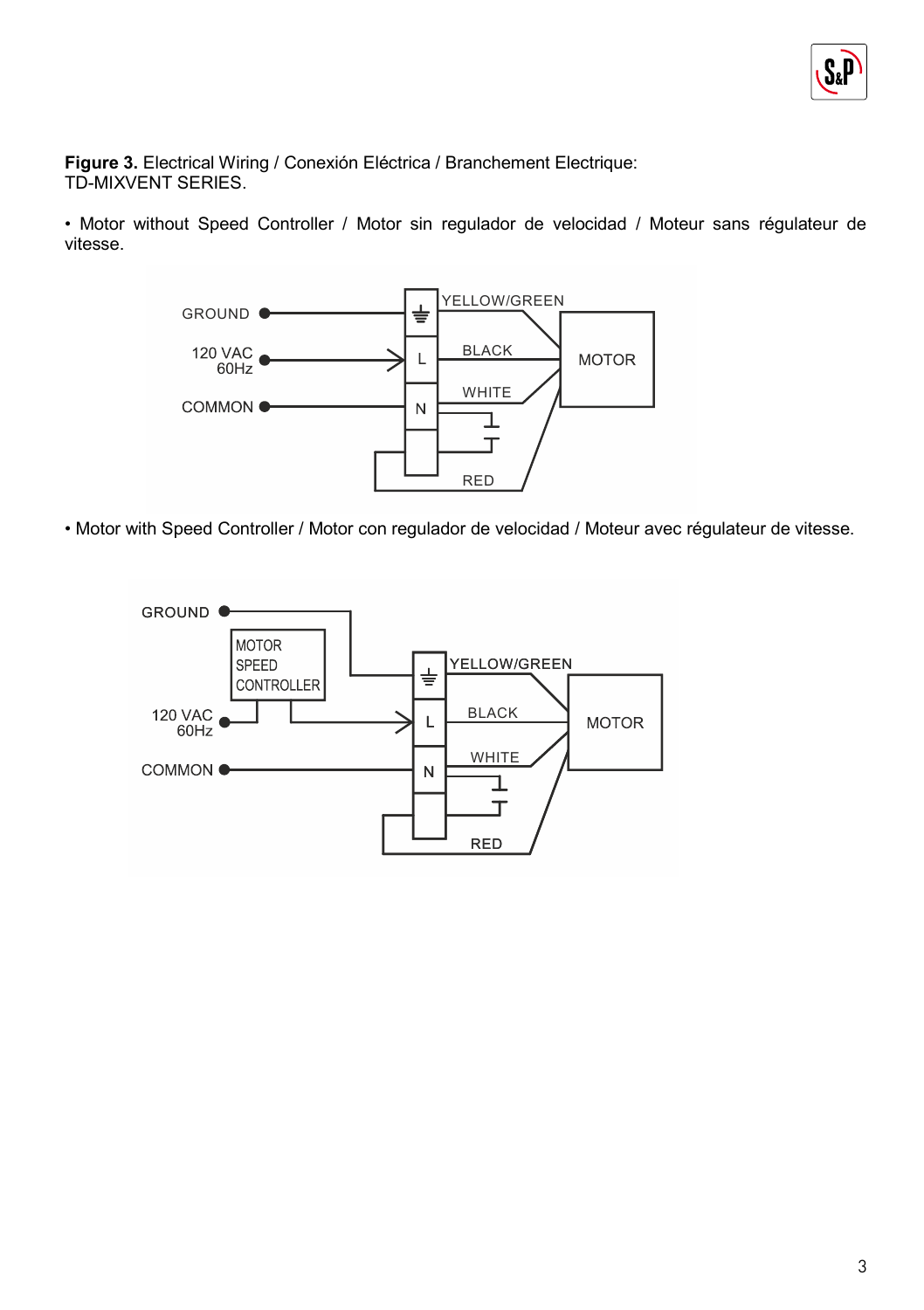

## **ENGLISH**

## **TD-355 / TD-400**

The TD-MIXVENT mixed flow range of in-line duct exhaust fans have been manufactured in accordance with the rigorous standards of production as defined by the International Quality Standards ISO 9001. All the components have been checked and tested at the end of the manufacturing process.

We recommend that you check the following after receiving this product:

- 1. The correct size has been received
- 2. The correct model has been received
- 3. The details on the rating label correspond to the electrical supply: voltage, frequency etc.

Remove the unit from packaging and inspect for shipping damage within 15 days of receipt. If the product is found to be damaged, immediately contact your local authorized supplier. DO NOT OPERATE THE UNIT IF DAMAGED.

These instructions should be considered as a supplement to EPA standard practices, as well as all state and local building code regulations.

#### **ENVIRONMENT**

The TD-MIXVENT series of fans are suitable for operation within indoor environments only. The TD units are suitable for the exhaust or supply of both conditioned and un-conditioned airstreams within the temperature ranges (inclusive of duct airstream's temperature) of -60°C (-140°F) up to +60°C (-140°F).

#### **INSTALLATION**

#### **WARNING: TO REDUCE THE RISK OF FIRE OR ELECTRIC SHOCK, OR INJURY TO PERSONS, OBSERVE THE FOLLOWING:**

- (a) Use this unit only in the manner intended by the manufacturer. If you have any questions contact the manufacturer.
- (b) Before servicing or cleaning the unit, switch the power off at the service panel and lock the service disconnecting means to prevent power from being switched on accidentally. When the service disconnecting means cannot be locked; securely fasten a prominent warning device such as a tag to the service panel.
- (c) Installation work and electrical wiring must be done by qualified person(s) in accordance with all applicable codes & standards including fire rated construction.
- (d) Sufficient air is needed for proper combustion and exhausting of gases through the flue (chimney) of fuel burning equipment to prevent back drafting. Follow the heating equipment manufacturers guideline and safety standards such as those published by the National Fire Protection Association (NFPA) and the American Society For Heating, Refrigeration and Air Conditioning Engineers (ASHRAE) and the local code authorities.
- (e) When cutting or drilling into wall or ceiling, do not damage electrical wiring and other hidden utilities.
- (f) Ducted fans must always be vented to the outdoors.
- (g) If this unit is to be installed over a tub or a shower, it must be marked as appropriate for the application and connected to a GFCI (Ground Fault Circuit Interrupter) - protected branch circuit.
- (h) Never place a switch where it can be reached from a tub or shower.
- (i) CAUTION: For General Ventilating Use Only. Do Not Use To Exhaust Hazardous Or Explosive Materials And Vapors.
- (j) CAUTION: MOUNT WITH THE LOWEST MOVING PARTS AT LEAST 2.4 M (8 FEET) ABOVE THE FLOOR OR GRADE LEVEL.
- (k) All the units are suitable for use with solid state speed control

The TD series can be mounted in any orientation, horizontal or vertical, and is suitable for numerous types of applications. See **Figure (1)**. Illustration of some typical applications.

If the installation is made to rigid or flexible ducting, then we would recommend the correct diameter ducting is used to couple to the fan flanges. If it is necessary to bend the duct at the discharge of the fan, then the bend radius should be as large as possible.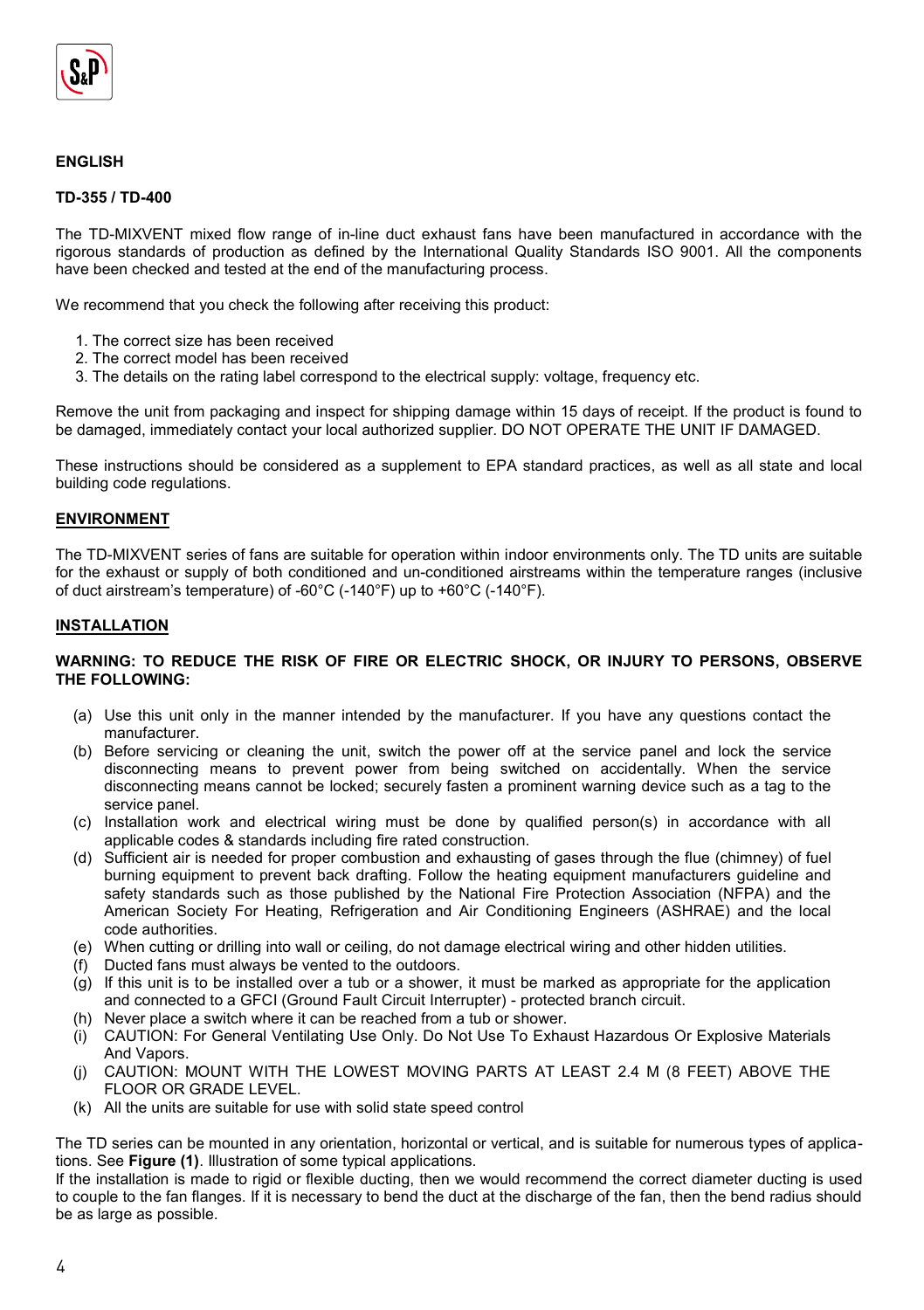

Before installing the product check the following points: (1) the fan impeller turns freely and (2) there are no obstructions to the airflow.

All models include a robust mounting bracket which enables easy and quick installation of the fan. See **Figure (2)**  Installation Diagrams For TD-MIXVENT Duct Fans

Ductwork connection should be made with duct tape or duct fast-clamps (available through your local distributor) to ensure a good seal and secure connection.

## **ELECTRICAL CONNECTION**

All TD-MIXVENT series fans operate from a standard 120VAC 60Hz electrical supply. All wiring must be carried out in accordance with National Electrical Code and all applicable state and local buildings codes.

Electrical connections should be made in accordance with the following diagrams: **Figure (3)** Electrical Wiring.

#### **MAINTENANCE**

IMPORTANT: BEFORE CARRYING OUT ANY MAINTENANCE OR SERVICING, ENSURE THE UNIT IS DISCONNECTED FROM THE MAIN ELECTRICAL SUPPLY.

All TD-MIXVENT series exhaust fans incorporate sealed for life bearings and therefore do not require any lubrication. We would recommend inspection of the product at least once every twelve (12) months to avoid the excessive accumulation of dust and dirt on the impeller. To inspect the unit disconnect from electrical supply and remove from ducting. If any debris is evident on the impeller clean with a damp (not wet) cloth. DO NOT USE any detergents or abrasive materials for cleaning.

#### **WARRANTY**

S&P USA – S&P Canada warrant that the TD-MIXVENT series exhaust fan will be free from defective materials and workmanship for the period of (5) years from the date of original purchase. In the event that we find any part is defective the product will be repaired or, in the Company's discretion, replaced without charge provided that the product has been installed in accordance with the enclosed instructions and all applicable EPA Standards and state and local building codes.

#### **IF CLAIMING UNDER WARRANTY**

Please return the complete product, freight paid, to your local authorized distributor. All returns must be accompanied by a valid Bill Of Sale. All returns must be clearly marked "Warranty Claim," with an accompanying description stating the nature of the fault.

#### **THE FOLLOWING WARRANTIES DO NO APPLY**

Damages from shipping, either concealed or visible. Claim must be filed with the carrier.

Damages resulting from improper wiring or installation

Damages caused by acts of nature, or resulting from improper consumer procedures such as: Improper Maintenance; Misuse; Negligence; Alteration; Abuse; Abnormal Use; or Accident or Incorrect Electrical Voltage and Current. Removal or alteration to the S&P USA – S&P Canada data plate label.

## **WARRANTY VALIDATION**

The end user must keep a copy of the Bill of Sale to verify purchase date.

THE ABOVE FIVE (5) YEAR WARRANTY IS EXPRESSLY IN LIEU OF ALL OTHER WARRANTIES, EXPRESSED, WRITTEN OR IMPLIED, INCLUDING THE WARRANTIES OF MERCHANTABILITY AND FITNESS FOR USE. IN NO EVENT SHALL S&P USA – S&P CANADA BE LIABLE FOR ANY SPECIAL, CONSEQUENCIAL, OR INCIDENTAL DAMAGES, INCLUDING LOSS OF PROPERTY, REVENUES, LOST PROFITS, COSTS OF REMOVAL, INSTALLATION OR REINSTALLATION.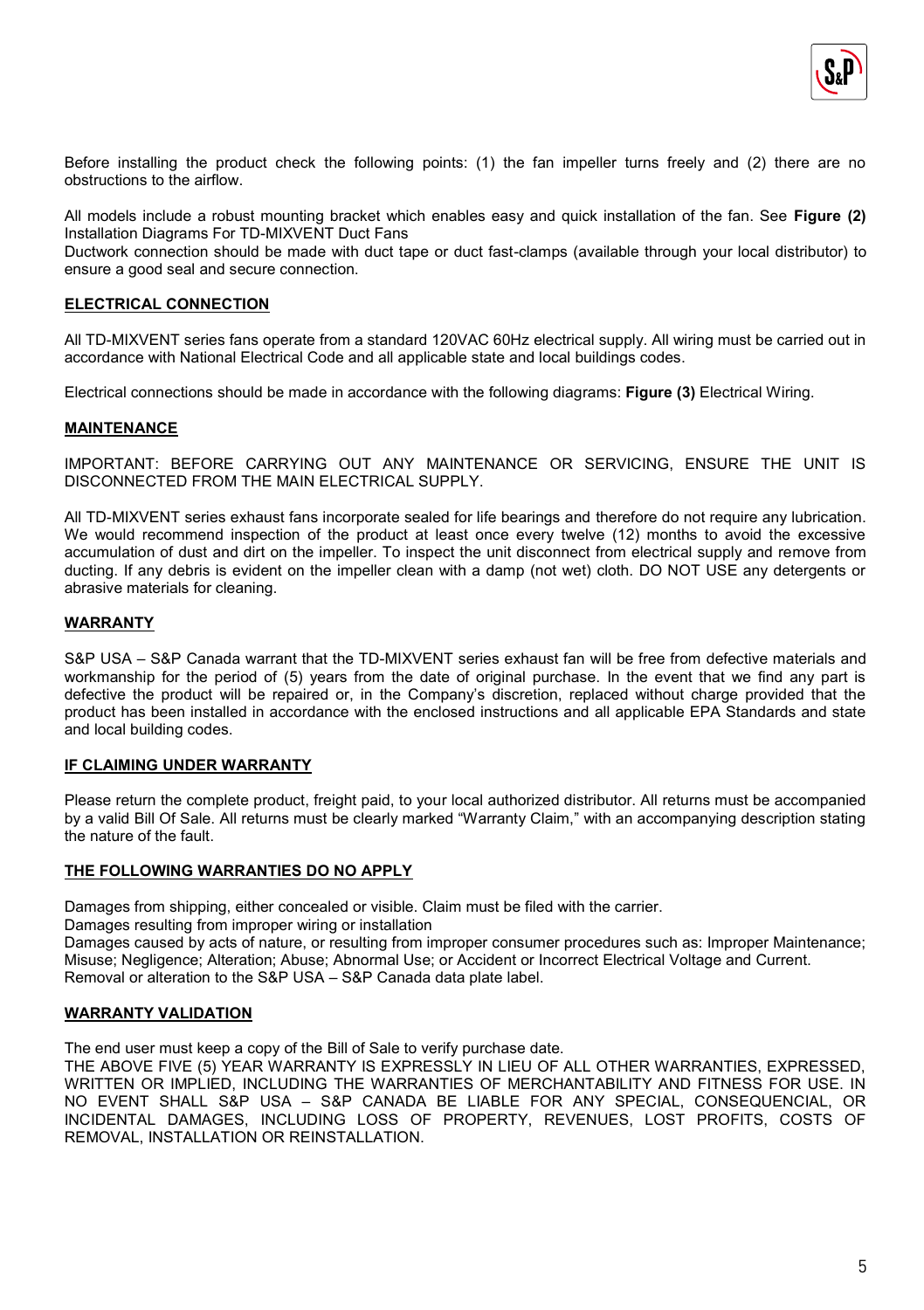

## **ESPAÑOL**

## **TD-355 / TD-400**

Los ventiladores centrífugos in-line de la gama TD-MIXVENT han sido fabricados siguiendo rigurosas normas de producción y control de calidad como la ISO 9001. Todos los componentes han sido verificados y los aparatos han sido probados al final del montaje.

Recomendamos verificar los siguientes puntos a la recepción de este ventilador:

- 1. Que el tamaño sea correcto
- 2. Que el modelo sea correcto
- 3. Que los detalles que figuran en la placa de características sean los que usted precisa: voltaje, frecuencia, velocidad...

Sacar el aparato de su embalaje y comprobar que no haya sido dañado durante el envío, dentro de los 15 días que siguen a su recepción. Si el aparato está dañado, devolverlo inmediatamente a su proveedor local. NO UTILIZAR UN APARATO SI ESTÁ DAÑADO.

Estas instrucciones deben considerarse como un suplemento a la norma EPA en aplicación, así como del reglamento local y nacional de la construcción.

#### **ENTORNO**

Los ventiladores de la serie TD-MIXVENT son adecuados tanto para instalaciones en el interior. Todos los modelos pueden trabajar en extracción / impulsión de aire a temperaturas (incluso para el flujo pasando por el ventilador) de - 40°C hasta 40°C.

#### **INSTALACIÓN**

ATENCIÓN: PARA REDUCIR EL RIESGO DE INCENDIO, DE DESCARGA ELÉCTRICA O DAÑOS A PERSONAS, OBSERVAR LO SIGUIENTE:

- a) Utilizar este aparato solamente en la manera prevista por el fabricante. Si tiene algunas preguntas contacte con el fabricante.
- b) Antes de manipular o limpiar el aparato, desconectarlo del suministro eléctrico a nivel del cuadro de mandos y acerrojar el sistema de desconexión para que no se pueda conectar de nuevo accidentalmente. Si no se puede acerrojar el sistema de desconexión, fijar firmemente un panel de advertencia muy visible al cuadro de mandos.
- c) La instalación y la conexión eléctricas deben ser realizadas por un profesional cualificado de acuerdo con las normativas y reglamentos vigentes incluyendo las construcciones clasificadas al fuego.
- d) Prever la cantidad de aire suficiente para la combustión y evacuación de gases a través de una chimenea de una caldera fuel para evitar retorno de gases de combustión. Seguir los folletos de los fabricantes de calderas así como las normas de seguridad como las que publica el National Fire Protection Association (NFPA), el American Society for Heating, Refrigeration and Air Conditioning Engineers (ASHRAE) y los reglamentos locales.
- e) Cuando se corta o se agujerea la pared o el techo, asegurarse de no dañar un cable eléctrico u otro conducto empotrado.
- f) Los ventiladores conectados a conductos deben siempre descargar en el exterior.
- g) Si el ventilador se instala encima de una bañera o ducha, tiene que llevar la marca apropiada para esta aplicación y conectarse a un GFCI (Ground Fault Circuit Interrupter) - circuito protegido.
- h) Nunca colocar un interruptor donde se podría alcanzar desde la bañera o la ducha.
- i) ADVERTENCIA: Utilizar Solamente Para La Ventilación General. No Utilizar Para Extraer Gases o Materiales Explosivos o potencialmente explosivos.
- j) PRECAUCIÓN: MONTAJE CON Las PIEZAS MÓVILES MÁS BAJAS POR LO MENOS 2.4 M (8 PIES) SOBRE El NIVEL Del PISO O Del GRADO.
- k) Todas las unidades sirven para operar con control de velocidad de estado sólido.

Los ventiladores de la serie TD-MIXVENT pueden montarse en cualquier posición del eje, horizontal o vertical, y es adecuado para numerosas aplicaciones. Ver los dibujos de la **Figura (1)** ilustrando unas de estas aplicaciones.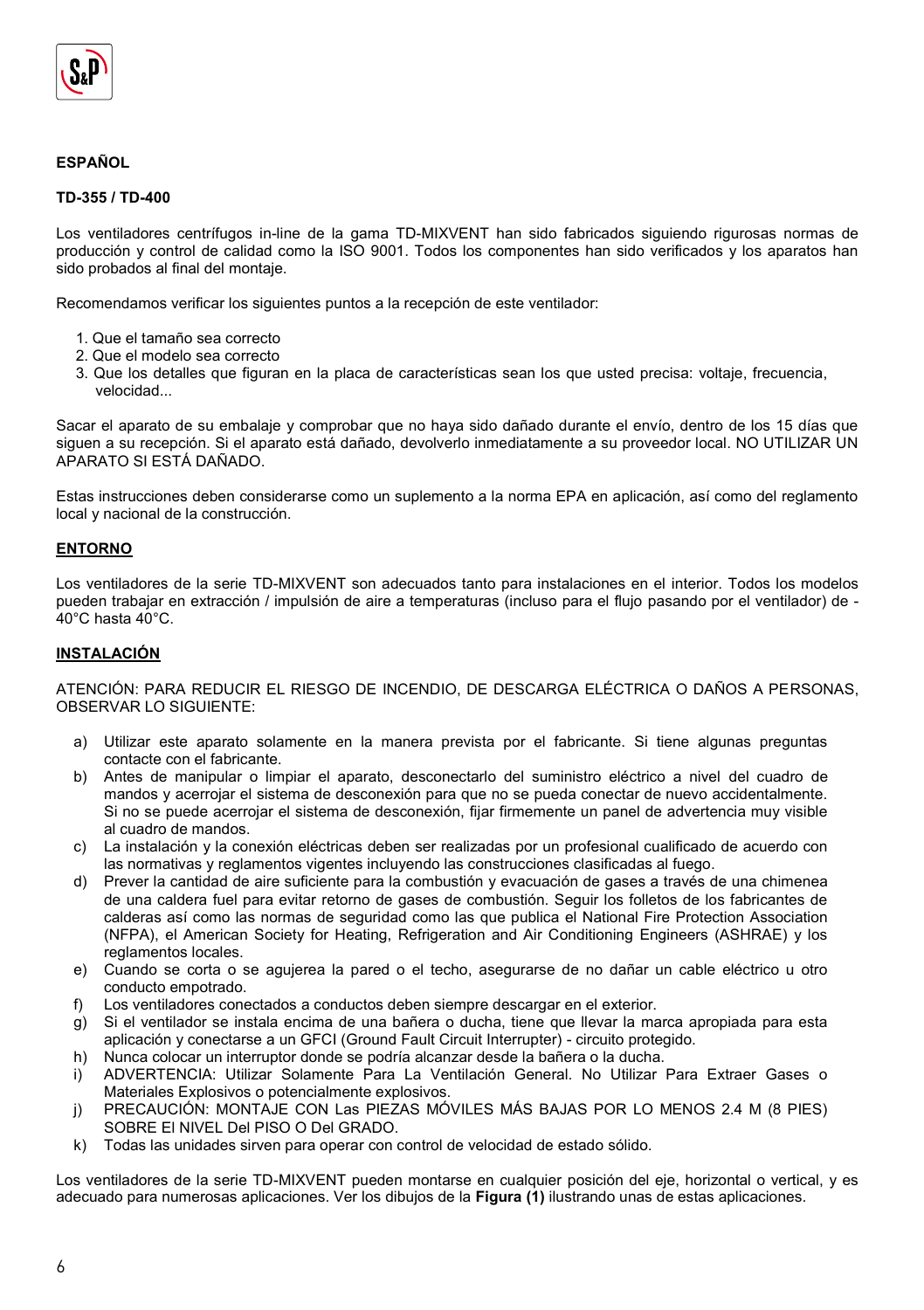

Si la instalación está hecha con conductos rígidos o flexibles, recomendamos que se conecte a la brida del ventilador el diámetro correcto. Si es necesario utilizar un codo a la descarga del ventilador, el radio del codo debe ser lo más grande posible.

Antes de instalar el aparato comprobar los puntos siguientes: (1) que la turbina del ventilador gira libremente y (2) que no haya obstrucción al desplazamiento del aire.

Todos los modelos incorporan un robusto soporte que permite un montaje fácil y rápido del ventilador. Ver **Figura (2)**  los esquemas de montaje de los ventiladores TD.

La conexión de los conductos debe hacerse con banda adhesiva o bridas de sujeción (disponibles en su almacenista local) para asegurar una conexión segura y estanca.

## **CONEXION ELÉCTRICA**

Todos los ventiladores de la serie TD-MIXVENT funcionan con una alimentación estándar 120VAC 60Hz . Todas las conexiones deben hacerse de acuerdo con el National Electrical Code, el código local y el estado de la construcción. Las conexiones eléctricas tienen que hacerse siguiendo los diagramas eléctricos de la **Figura (3)**

## **MANTENIMIENTO**

IMPORTANTE: ANTES DE MANIPULAR EL APARATO PARA SU MANTENIMIENTO, ASEGURARSE QUE ESTÉ DESCONECTADO DE LA RED.

Todos los ventiladores de la serie TD-MIXVENT incorporan rodamientos engrasados de por vida que no necesitan ser lubrificados. Evitar excesiva acumulación de polvo y suciedad sobre el motor: dificulta su refrigeración. Limpiar periódicamente la turbina (por lo menos una vez al año). Para inspeccionar el aparato desconectar de la red eléctrica y de los conductos. En caso de suciedad en la turbina, limpiarla con un trapo húmedo (no mojado). No utilizar detergente o productos abrasivos para limpiar.

## **GARANTÍA**

Soler & Palau USA - Soler & Palau Canada garantiza los ventiladores de la serie TD-MIXVENT contra los defectos de fabricación o de materiales por un periodo de cinco (5) años a partir de la fecha de adquisición. En el caso de que una pieza sea defectuosa, el producto será reparado o reemplazado sin cargo siempre y cuando éste haya sido instalado de acuerdo con las instrucciones adjuntas y de acuerdo a las Normativas EPA vigentes, a las locales y a las del estado de la construcción.

## **RECLAMACIÓN BAJO GARANTÍA**

Enviar el aparato completo a portes pagados a su distribuidor local. Cada devolución debe ir acompañada de su factura. Cada devolución debe ir marcada «Warranty Claim» con una nota describiendo la naturaleza del defecto.

## **LA GARANTÍA NO CUBRE**

Daños de transporte, que sean internos o visibles. La reclamación debe ser presentada al transportista.

Daños debidos a una conexión o instalación incorrecta

Daños debidos a catástrofes naturales o como resultado de una utilización incorrecta como: Mantenimiento incorrecto; Mal uso; Manipulación Incorrecta; Accidente en el suministro de corriente; tensión o corriente incorrecta. Si se quita o altera la placa de características de Soler & Palau USA - Soler & Palau Canada.

## **VALIDEZ DE LA GARANTÍA**

El usuario final debe conservar una copia de la factura para poder verificar la fecha de la compra.

CUALQUIER OTRA GARANTÍA ESCRITA O IMPLÍCITA (QUE NO SEA LA DE SOLER & PALAU). Soler& Palau USA - Soler& Palau Canada NO PODRÁ RESPONSABILIZARSE DE DAÑOS OCASIONADOS COMO CONSECUENCIA DE PÉRDIDAS DE VENTAS; RECLAMACIONES DE GASTOS INCURRIDOS POR SERVICIOS PRESTADOS O DAÑOS O CUALQUIER OTRA RECLAMACIÓN RESULTANTE DE UN INCUMPLIMIENTO DE CONTRATO, NEGLIGENCIA EN LA GARANTÍA; ASESORAMIENTO INCORRECTO.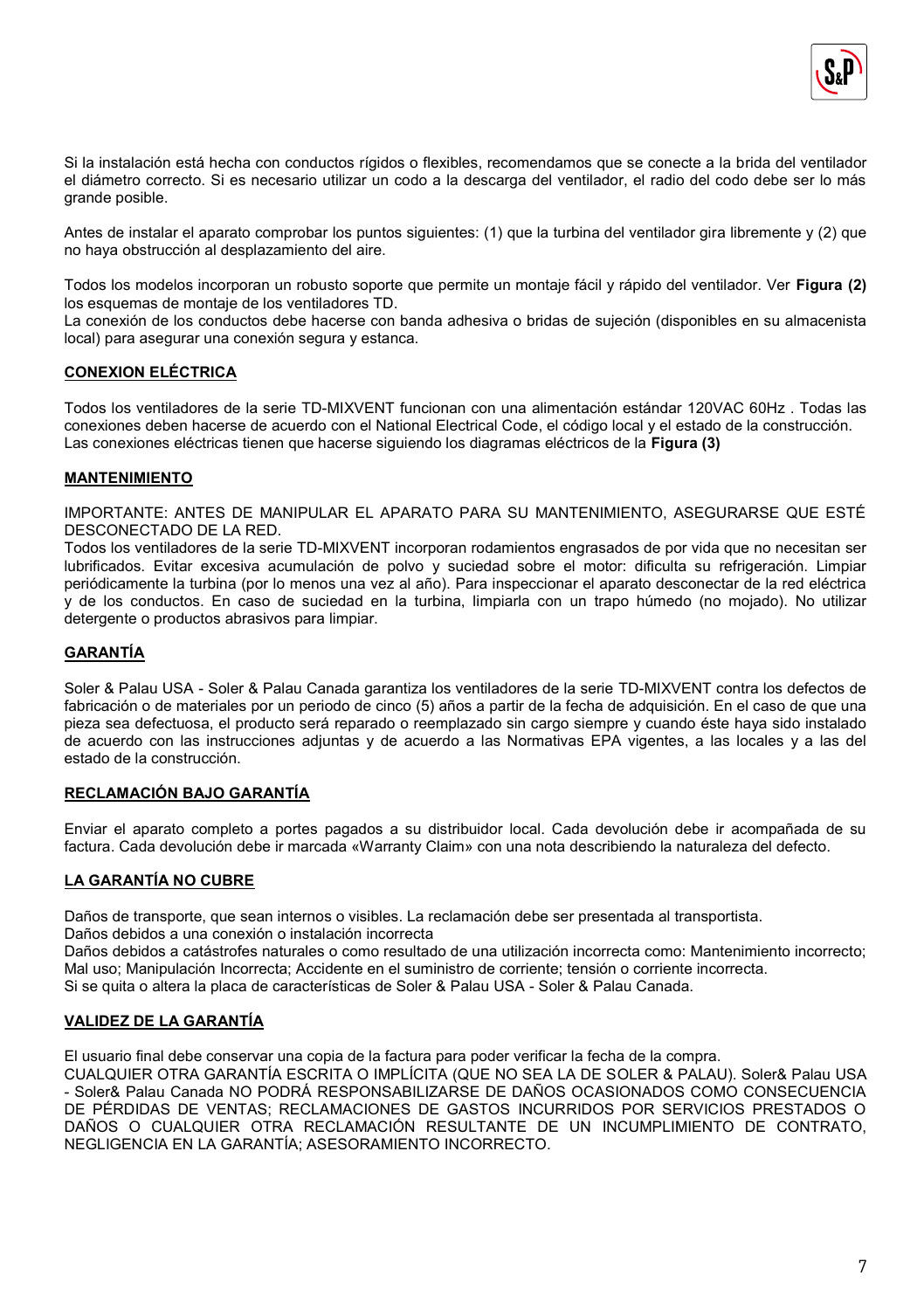

## **FRANÇAIS**

#### **TD-355 / TD-400**

Les ventilateurs centrifuges en ligne de la gamme TD-MIXVENT sont fabriqués conformément à de rigoureuses normes de production et de contrôle de qualité, telles qu'ISO 9001. Tous les composants ont été vérifiés et les appareils ont été testés après montage.

Nous recommandons de vérifier, à la réception de ce ventilateur, les points suivants:

- 1. Que les dimensions sont correctes.
- 2. Que le modèle est correct.
- 3. Que les données qui figurent sur la plaque caractéristiques correspondent à celles dont vous avez besoin: voltage, fréquence, vitesse...

Retirer l'appareil de son emballage et vérifier, dans les 15 jours suivant la réception, qu'il n'a pas été endommagé durant le transport. Si l'appareil est endommagé, le retourner immédiatement à votre fournisseur local. NE PAS UTILISER L'APPAREIL S'IL EST ENDOMMAGÉ.

Ces instructions seront considérées comme un supplément de la norme EPA en vigueur, ainsi que du règlement local et national de la construction.

#### **ENVIRONNEMENT**

Les ventilateurs de la série TD-MIXVENT sont adaptés aux installations à l'intérieur seulement. Tous les modèles peuvent travailler en extraction /soufflage d'air à des températures (y compris pour les flux passant par le ventilateur) de -40°C à 40°C.

#### **INSTALLATION**

ATTENTION: POUR MINIMISER LE RISQUE D'INCENDIE, DE CHOC ÉLECTRIQUE OU DE BLESSURES AUX PERSONNES, PRIERE D'OBSERVER LES REGLES SUIVANTES:

- a) Utiliser cet appareil uniquement tel que l'a prévu le fabricant. Si vous avez des questions, veuillez contacter le fabricant.
- b) Avant de manipuler ou de nettoyer l'appareil, le débrancher du secteur au niveau du tableau de commandes et verrouiller le système de déconnexion afin d'éviter que l'appareil ne soit accidentellement reconnecté. Si le système de déconnexion ne peut être verrouillé, fixer et assurer un panneau d'avertissement très visible au tableau de commandes.
- c) L'installation et le branchement électriques doivent être réalisés par un professionnel qualifié et conformément aux réglementations et règlements en vigueur y compris les constructions classées contre le feu.
- d) Prévoir la quantité d'air suffisante pour la combustion et l'évacuation de gaz à travers le tuyau d'évacuation (cheminée) d'une chaudière fuel afin d'éviter le retour de gaz de combustion. Suivre les instructions des brochures des fabricants de chaudières ainsi que les normes de sécurité telles que celles publiées par la National Fire Protection Association (NFPA), la American Society for Heating, Refrigeration and Air Conditioning Engineers (ASHRAE) et les règlements locaux.
- e) Au moment d'exécuter une découpe ou un trou dans le mur ou au plafond, s'assurer de ne pas endommager de câble électrique ou autre conduit encastré.
- f) Les ventilateurs raccordés à des conduits doivent toujours souffler vers l'extérieur.
- g) Si le ventilateur est installé au-dessus d'une baignoire ou d'une douche, il doit porter la marque appropriée pour cette application et se brancher à un GFCI (Ground Fault Circuit Interrupter) circuit protégé.
- h) Ne jamais placer d'interrupteur pouvant être atteint depuis une baignoire ou une douche.
- i) AVERTISSEMENT: Ne l'utiliser que pour la Ventilation Générale. Ne pas l'utiliser pour extraire des gaz ou des matières explosives ou potentiellement explosives.
- j) ATTENTION : BÂTI AVEC Les PLUS BASSES PIÈCES MOBILES AU MOINS 2.4 M (8 PIEDS) AU-DESSUS DU NIVEAU De PLANCHER OU De CATÉGORIE.
- k) Que toutes les unités sont compatibles avec l'utilisation de la commande à vitesse variable.

Les ventilateurs de la série TD-MIXVENT peuvent être montés dans n'importe quelle position de l'axe, horizontale ou verticale et sont aptes à de nombreuses applications. Voir les dessins de la **Figure (1)** illustrant quelques-unes de ces applications.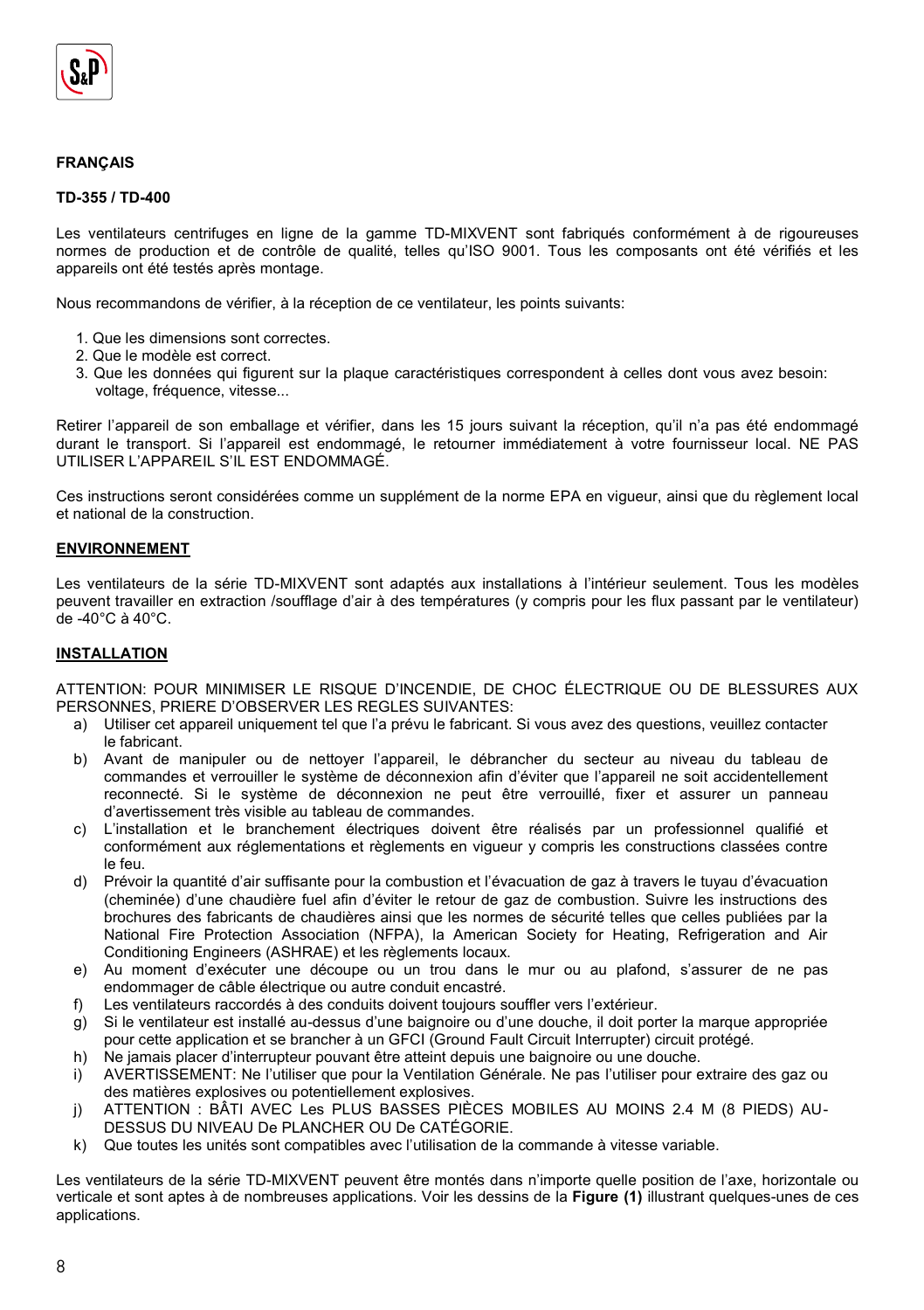

Si l'installation est réalisée avec des conduits rigides ou souples, nous recommandons d'utiliser un diamètre identique à celui de la bride du ventilateur. S'il est nécessaire d'utiliser un coude au soufflage du ventilateur, le rayon du coude doit être le plus grand possible.

Avant d'installer l'appareil, vérifiez les points suivants:

(1) que la turbine du ventilateur tourne librement et (2) qu'il n'y a pas d'obstruction à l'écoulement de l'air.

Tous les modèles incorporent un support robuste qui permet un montage facile et rapide du ventilateur. Voir **Figure (2)**  les schémas de montage des ventilateurs TD-MIXVENT.

Le raccordement des conduits doit être réalisé avec une bande adhésive ou des brides de fixation (disponibles chez votre fournisseur local) afin d'assurer un raccordement sûr et étanche.

## **BRANCHEMENT ELECTRIQUE**

Tous les ventilateurs de la série TD-MIXVENT fonctionnent avec une alimentation standard 120VAC 60Hz. Tous les branchements seront réalisés conformément au Code National Electrique local et national de la construction. Les branchements électriques doivent être exécutés conformément aux diagrammes électriques de la **Figure (3)**

## **ENTRETIEN**

IMPORTANT: AVANT DE MANIPULER L'APPAREIL POUR SON ENTRETIEN, ASSUREZ-VOUS QU'IL EST BIEN DÉBRANCHÉ DU SECTEUR.

Tous les ventilateurs de la série TD-MIXVENT incorporent des roulements graissés à vie qui ne requièrent pas de lubrification. Eviter l'accumulation excessive de poussière et d'impuretés sur le moteur qui rendent son refroidissement plus difficile. Nettoyer régulièrement la turbine (au moins une fois par an). Pour inspecter l'appareil, le débrancher du secteur électrique et des conduits.

En cas d'encrassement de la turbine, la nettoyer avec un linge humide (mais pas mouillé). Ne pas utiliser de détergent ou de produits abrasifs pour le nettoyage.

## **GARANTIE**

Soler & Palau USA - Soler & Palau Canada garantit les ventilateurs de la série TD-MIXVENT contre les défauts de fabrication ou de matériaux pour une période de cinq (5) ans à compter de la date d'acquisition. En cas de pièce défectueuse, le produit sera réparé gratuitement à condition que l'appareil ait été installé conformément aux instructions jointes et à toutes les Réglementations EPA applicables en vigueur, aux réglementations locales et nationales de la construction.

## **RECLAMATION SOUS GARANTIE**

Envoyer l'appareil complet en ports payés à votre distributeur local. Chaque retour doit être accompagné de sa facture. Chaque retour sera marqué "Réclamation en Garantie" accompagné d'une note décrivant la nature du défaut.

## **LA GARANTIE N'EST PAS APPLICABLE**

Aux dommages de transport, cachés ou visibles. La réclamation doit être présentée au transporteur. Aux dommages dus à des catastrophes naturelles ou résultant d'une mauvaise utilisation, telle que : Entretien incorrect, mauvaise utilisation, mauvaise manipulation, accident dans la fourniture de courant, tension ou courant incorrect.

Le retrait ou la modification de la plaque caractéristiques de Soler & Palau USA - Soler & Palau Canada.

## **VALIDITE DE LA GARANTIE**

L'utilisateur final doit conserver une copie de la facture afin de justifier la date de l'achat.

LA GARANTIE CI-DESSUS DE CINQ (5) AN REMPLACE EXPRESSEMENT TOUTE AUTRE GARANTIE, ECRITE OU IMPLICITE, Y COMPRIS LES GARANTIES DE COMMERCIABILITÉ ET APTITUDE À L'UTILISATION. EN AUCUN CAS Soler & Palau USA – Soler & Palau Canada SERA RESPONSABLE DES DOMMAGES PARTICULIERS, CONSEQUENTS OU ACCIDENTELS, Y COMPRIS LES PERTES MATERIELLES, MANQUES À GAGNER, PERTES DE BENEFICES, COÛTS DE RETRAIT, INSTALLATION OU REINSTALLATION.